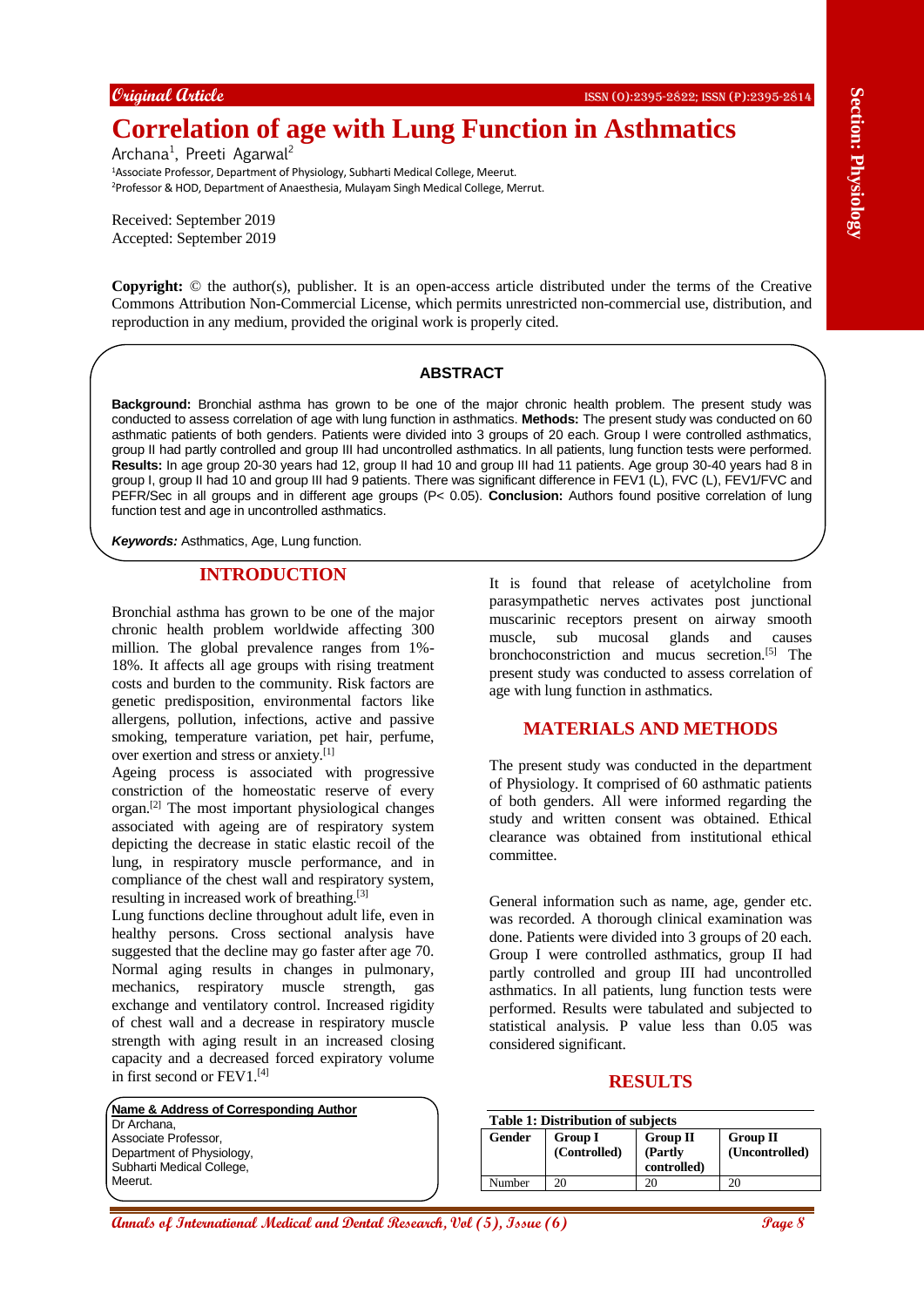## **Archana & Agarwal; Lung function in Asthmatics**

[Table 1 & Figure 1] shows that group I were controlled asthmatics, group II had partly controlled and group III had uncontrolled asthmatics. Each group had 20 patients each.

| Table 2: Age wise distribution of patients |                |          |                 |  |  |  |  |  |
|--------------------------------------------|----------------|----------|-----------------|--|--|--|--|--|
| Age group<br>(Years)                       | <b>Group I</b> | Group II | <b>Group II</b> |  |  |  |  |  |
| $20 - 30$                                  | 12             | 10       |                 |  |  |  |  |  |
| $30-40$                                    |                | 10       |                 |  |  |  |  |  |

[Table 2 & Figure 2] shows that in age group 20-30 years had 12, group II had 10 and group III had 11 patients. Age group 30-40 years had 8 in group I, group II had 10 and group III had 9 patients.



| <b>Table 4: Lung function tests</b> |                |     |                 |       |                  |       |      |  |  |
|-------------------------------------|----------------|-----|-----------------|-------|------------------|-------|------|--|--|
| LFT                                 | <b>Group I</b> |     | <b>Group II</b> |       | <b>Group III</b> |       | P    |  |  |
| Age grp                             | $20-$          | 30- | $20-$           | $30-$ | $20-$            | $30-$ | valu |  |  |
|                                     | 30             | 40  | 30              | 40    | 30               | 40    | е    |  |  |
| FEV1(L)                             | 2.6            | 2.8 | 1.4             | 1.7   | 1.2              | 1.3   | 0.05 |  |  |
|                                     |                | 2   | 5               |       | 5                | 6     |      |  |  |
| FVC(L)                              | 3.2            | 3.7 | 2.2             | 2.7   | 2.9              | 3.1   | 0.02 |  |  |
|                                     |                | 2   | 5               | 6     | 9                | 0     |      |  |  |
| FEV1/FV                             | 81.            | 80. | 66.             | 64.   | 41.              | 46.   | 0.01 |  |  |
| C                                   | 2              | 3   | 7               | 2     | 4                |       |      |  |  |
| PEFR/Sec                            | 4.7            | 5.2 | 3.8             | 3.9   | 2.6              | 2.9   | 0.04 |  |  |
|                                     |                |     |                 | 2     | 5                | 8     |      |  |  |

[Table 3 & Figure 2] shows that there was significant difference in FEV1 (L), FVC (L), FEV1/FVC and PEFR/Sec in all groups and in different age groups (P< 0.05).



### **DISCUSSION**

Aging of population is a significant product of demographic transition. It is associated with

progressive constriction of the homeostatic reserve resulting in homostenosis of every organ. Lung function tests are carried out to assess the functioning of the lung and routinely used in clinical practice.[6] Nevertheless, there are only a few studies that have established reference standards for pulmonary function with age, especially amongst Indian population. Aminesh et  $al$ , [7] found that any one of brothers and sisters affected by allergy-type illnesses had inherited the relevant gene, situated on maternal chromosome. [11] The present study was conducted to assess correlation of age with lung function in asthmatics.

**Annals of International Medical and Dental Research, Vol (5), Issue (6) Page 9 Section: Physiology** In present study, group I were controlled asthmatics, group II had partly controlled and group III had uncontrolled asthmatics. Each group had 20 patients each. We found that in age group 20-30 years had 12, group II had 10 and group III had 11 patients. Age group 30-40 years had 8 in group I, group II had 10 and group III had 9 patients. A et al8 classified patients based on GINA (Global Initiative for Asthma) 2017 guidelines into controlled, partly controlled and uncontrolled group and subdivided into 20- 30 yrs and 31-40 yrs. In this study patients belonging to 20-30 years in uncontrolled group show positive correlation between age and FEV1/FEC ratio whereas negative correlation noted in controlled and partly controlled groups. Positive and significant (P<0.05) correlation was found between age and Peak expiratory Flow Rate (PEFR) in controlled and uncontrolled groups among 20-30 years. The uncontrolled group with mild symptoms progress to severe forms within a short period of time due to genetic susceptibility. Therefore earlier the onset of illness, more profound is their impact on pulmonary function.

We found that there was significant difference in FEV1 (L), FVC (L), FEV1/FVC and PEFR/Sec in all groups and in different age groups (P< 0.05). Burke W et al, $^{[9]}$  in his study emphasised family history as a predictor of asthma risk. Recent researches have suggested that the risk of allergies in young children is much greater when the mother is allergic than the father. This is due to the influence of maternal antibodies on the immunity of offspring. Spirometric lung function parameters are used as a diagnostic tool and to monitor therapy efficacy or course of the disease. On the other hand, lung function parameters including forced expiratory volume in one second (FEV1) and forced vital capacity (FVC) are important predictors of morbidity and mortality in elderly persons. In practical use, the FEV1 and FVC are measured in

liters and usually each expressed as a percentage of predicted values.[10] A et al,<sup>[11]</sup> conducted a study performed on 50 subjects under the age group of 25-75 years, further divided into 5 age groups: 25-35 years, 36-45 years, 46-55 years, 56-65 years and 66-75 years. This was a

cross-sectional design, which was performed in the